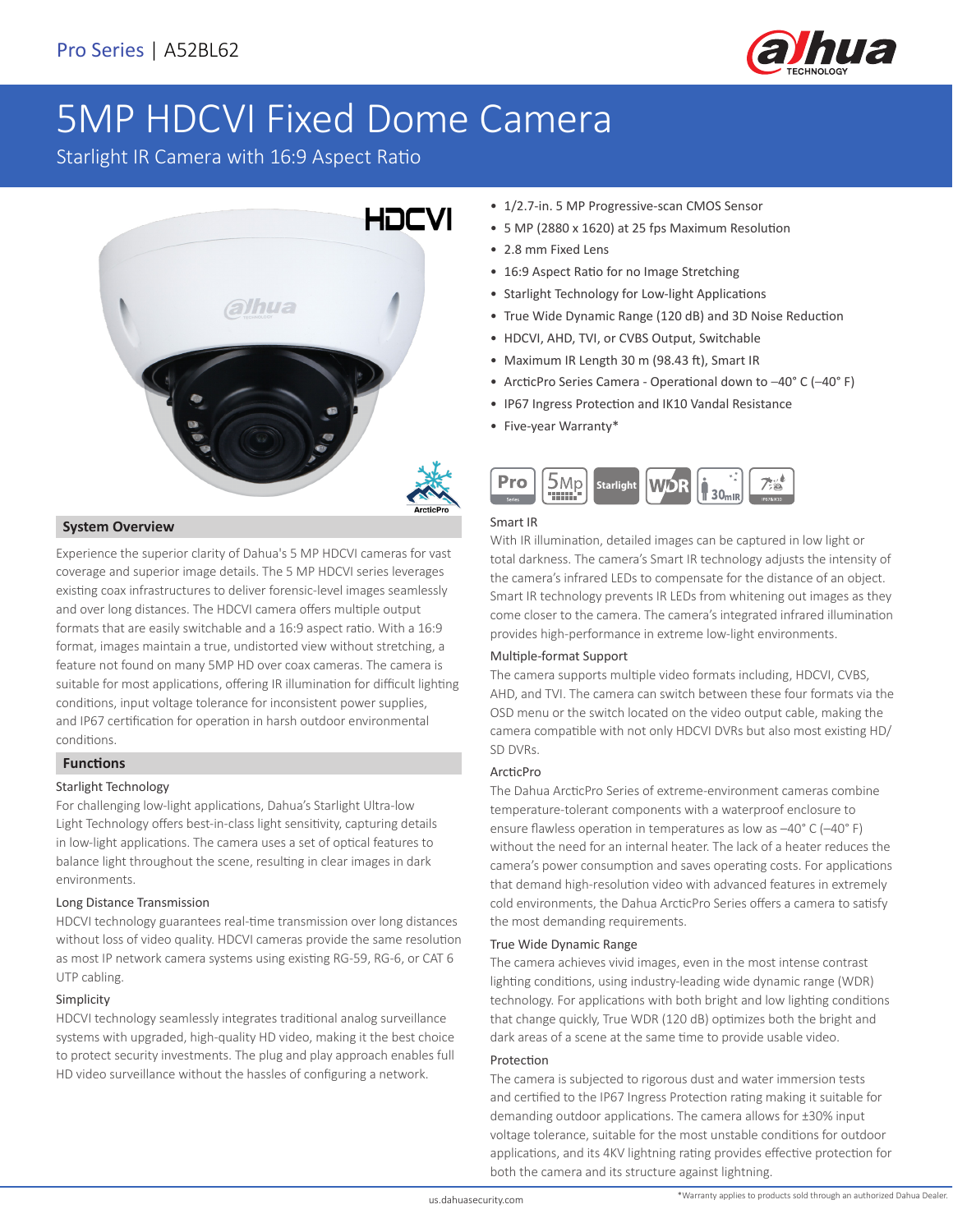# Pro Series | A52BL62

| <b>Technical Specification</b> |                             |                                                      |  |  |
|--------------------------------|-----------------------------|------------------------------------------------------|--|--|
|                                | Camera                      |                                                      |  |  |
|                                | Image Sensor                | 1/2.7-in. CMOS Sensor                                |  |  |
|                                | <b>Effective Pixels</b>     | 2880 (H) x 1620 (V), 5 MP                            |  |  |
|                                | Aspect Ratio <sup>1</sup>   | 16:9                                                 |  |  |
|                                | <b>Scanning System</b>      | Progressive                                          |  |  |
|                                | Electronic Shutter Speed    | 1/4 s to 1/100,000 s                                 |  |  |
|                                | Minimum Illumination        | Color: 0.001 lux at F1.6, 30 IRE<br>0 lux with IR on |  |  |
|                                | S/N Ratio                   | More than 65 dB                                      |  |  |
|                                | <b>IR Distance</b>          | Up to 30.0 m (98.43 ft)                              |  |  |
|                                | IR On/Off Control           | Auto, Manual                                         |  |  |
|                                | <b>IR LEDS</b>              | 12                                                   |  |  |
|                                | Lens                        |                                                      |  |  |
|                                | Lens Type                   | Fixed-focal                                          |  |  |
|                                | Mount Type                  | M12                                                  |  |  |
|                                | Focal Length                | $2.8$ mm                                             |  |  |
|                                | Maximum Aperture            | F1.6                                                 |  |  |
|                                | Angle of View               | Horizontal: 111°<br>Vertical: 58°<br>Diagonal: 132°  |  |  |
|                                | Iris Type                   | Fixed                                                |  |  |
|                                | <b>Close Focus Distance</b> | 900 mm (35.43 in.)                                   |  |  |
|                                | Installation Angle          |                                                      |  |  |
|                                |                             |                                                      |  |  |

Pan: 0° to 355° Tilt: 0° to 65° Rotation: 0° to 355°

#### DORI Distances²

| Detect         | Observe       | Recognize            | Identify            |
|----------------|---------------|----------------------|---------------------|
| $(8$ ppf $)$   | $(19$ ppf $)$ | $(38$ ppf $)$        | $(76$ ppf $)$       |
| 63.60 m        | 25.40 m       | $12.70 \text{ m}$    | 6.40 m              |
| $(208.70)$ ft) | (83.30 ft)    | $(41.70 \text{ ft})$ | $(21.0 \text{ ft})$ |

#### Video

Range

| <b>Resolution Output</b> |              | 5 MP (2880 x 1620), 4 MP (2560 x 1440), 1080p (1920 x 1080),<br>720p (1280 x 720), 960H (960 x 480), D1 (704 x 480),<br>CIF (352 x 240) |  |
|--------------------------|--------------|-----------------------------------------------------------------------------------------------------------------------------------------|--|
|                          | <b>HDCVI</b> | 5 MP at 25 fps, 4 MP at 30 fps, 1080p at 30 fps                                                                                         |  |
| Maximum                  | <b>AHD</b>   | 4 MP at 30 fps                                                                                                                          |  |
| Frame<br>Rate            | <b>TVI</b>   | 4 MP at 30 fps                                                                                                                          |  |
|                          | <b>CVBS</b>  | 960H                                                                                                                                    |  |
| Video Output             |              | One (1) BNC Output, HDCVI, AHD, TVI, CVBS switchable                                                                                    |  |

1. To view the 16:9 video output on a Dahua HDCVI DVR you must update the DVR to the latest firmware.

Obtain the latest firmware on the Dahua Wiki at https://dahuawiki.com/Recorders.<br>2. The DORI distance is a measure of the general proximity for a specific classification to help pinpoint the right<br>2. The camera for your ne

according to EN 62676-4 , the standard that defines the criteria for the Detect, Observe, Recognize and<br>Identify classifications.<br>3. Transmission distance results verified by real-scene testing in Dahua's test laboratory.

|                                        | RG-59/U Coax                  |                                                                                                                        | 720p: 800 m (2624.67 ft)<br>1080p: 500 m (1640.42 ft)<br>5 MP: 500 m (1640.42 ft)  |  |  |
|----------------------------------------|-------------------------------|------------------------------------------------------------------------------------------------------------------------|------------------------------------------------------------------------------------|--|--|
| Video<br>Transmission <sup>3</sup>     | RG-6/U Coax                   |                                                                                                                        | 720p: 1200 m (3937.01 ft)<br>1080p: 800 m (2624.67 ft)<br>5 MP: 700 m (2296.59 ft) |  |  |
|                                        | CAT 6 UTP<br>(balun required) |                                                                                                                        | 720p: 450 m (1476.38 ft)<br>1080p: 300 m (984.25 ft)<br>5 MP: 300 m (984.25 ft)    |  |  |
| Day/Night                              |                               |                                                                                                                        | Auto (ICR)                                                                         |  |  |
| OSD Menu                               |                               |                                                                                                                        | Multi-language                                                                     |  |  |
| <b>BLC Mode</b>                        |                               |                                                                                                                        | BLC, HLC, HLC-Pro, True WDR                                                        |  |  |
| <b>WDR</b>                             |                               |                                                                                                                        | 120 dB                                                                             |  |  |
| Gain Control                           |                               |                                                                                                                        | Auto, Manual                                                                       |  |  |
| <b>Noise Reduction</b>                 |                               |                                                                                                                        | 3D NR                                                                              |  |  |
| White Balance                          |                               |                                                                                                                        | Auto, Manual                                                                       |  |  |
| <b>Advanced Features</b>               |                               |                                                                                                                        | Smart IR<br>Mirror                                                                 |  |  |
| <b>Privacy Masking</b>                 |                               |                                                                                                                        | Off, On (8 Areas, rectangular)                                                     |  |  |
| Certifications                         |                               |                                                                                                                        |                                                                                    |  |  |
| CE                                     |                               | EN55032:2015, EN 61000-3-2:2014,<br>EN 61000-3-3:2013, EN55024:2010+A1:2015,<br>EN 55035:2017, EN50130-4:2011+A1:2014, |                                                                                    |  |  |
| Safety                                 |                               | UL60950-1<br>EN 62368-1:2014+A11:2017<br>CAN/CSA C22.2 No.60950-1                                                      |                                                                                    |  |  |
| Electromagnetic Compatibility<br>(EMC) |                               |                                                                                                                        | CFR 47 FCC Part 15 subpart B<br>ANSI C63.4-2014                                    |  |  |
| Electrical                             |                               |                                                                                                                        |                                                                                    |  |  |
| Power Supply                           |                               |                                                                                                                        | 12 VDC ±30%                                                                        |  |  |
| Power Consumption                      |                               |                                                                                                                        | Maximum 4.5 W (12 VDC, IR on)                                                      |  |  |
| Environmental                          |                               |                                                                                                                        |                                                                                    |  |  |
| <b>Operating Conditions</b>            |                               | $-40^{\circ}$ C to +60° C (-40° F to +140° F)<br>Less than 95% RH, non condensing                                      |                                                                                    |  |  |
| <b>Storage Conditions</b>              |                               | $-40^{\circ}$ C to +60° C (-40° F to +140° F)<br>Less than 95% RH, non condensing                                      |                                                                                    |  |  |
| <b>Ingress Protection</b>              |                               | <b>IP67</b>                                                                                                            |                                                                                    |  |  |
| Vandal Resistance                      |                               | <b>IK10</b>                                                                                                            |                                                                                    |  |  |
| Construction                           |                               |                                                                                                                        |                                                                                    |  |  |
| Casing                                 |                               |                                                                                                                        | Plastic and Metal                                                                  |  |  |
| Dimensions                             |                               |                                                                                                                        | ø109.90 mm x 81.0 mm (ø4.33 in. x 3.19 in.)                                        |  |  |
| Net Weight                             |                               |                                                                                                                        | 0.33 kg (0.73 lb)                                                                  |  |  |
| <b>Gross Weight</b>                    |                               |                                                                                                                        | 0.47 kg (1.04 lb)                                                                  |  |  |